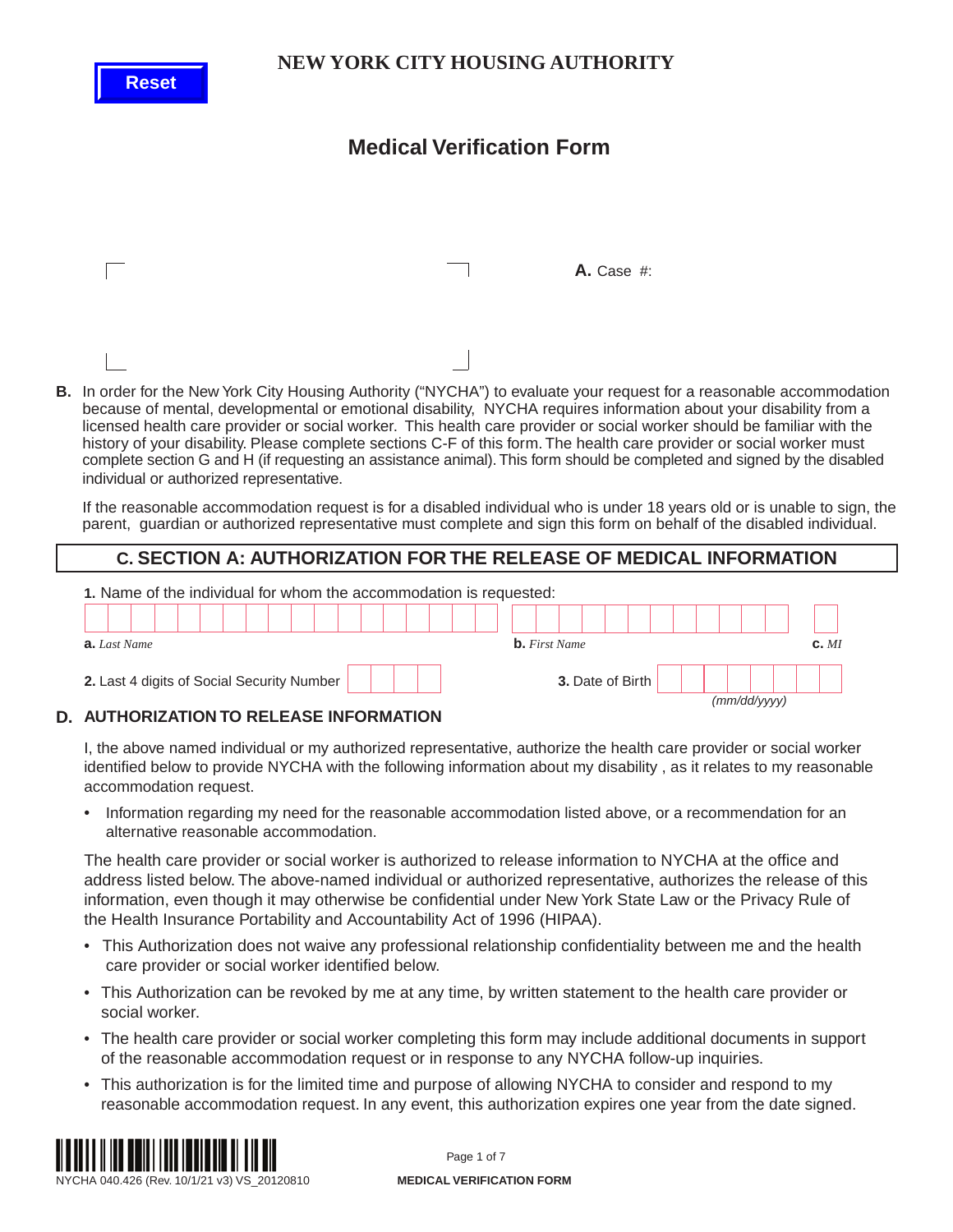- **E.** I hereby authorize you, as my health care provider or social worker, to provide NYCHA with the information requested in section G and H (if requesting an assistance animal).
- **F.** This release shall not constitute a waiver of the confidentiality of our professional relationship.
	- 1. Signature of Individual with Disability



3. Signature of Parent, Guardian or Authorized Representative *(if applicable)*





Page 2 of 7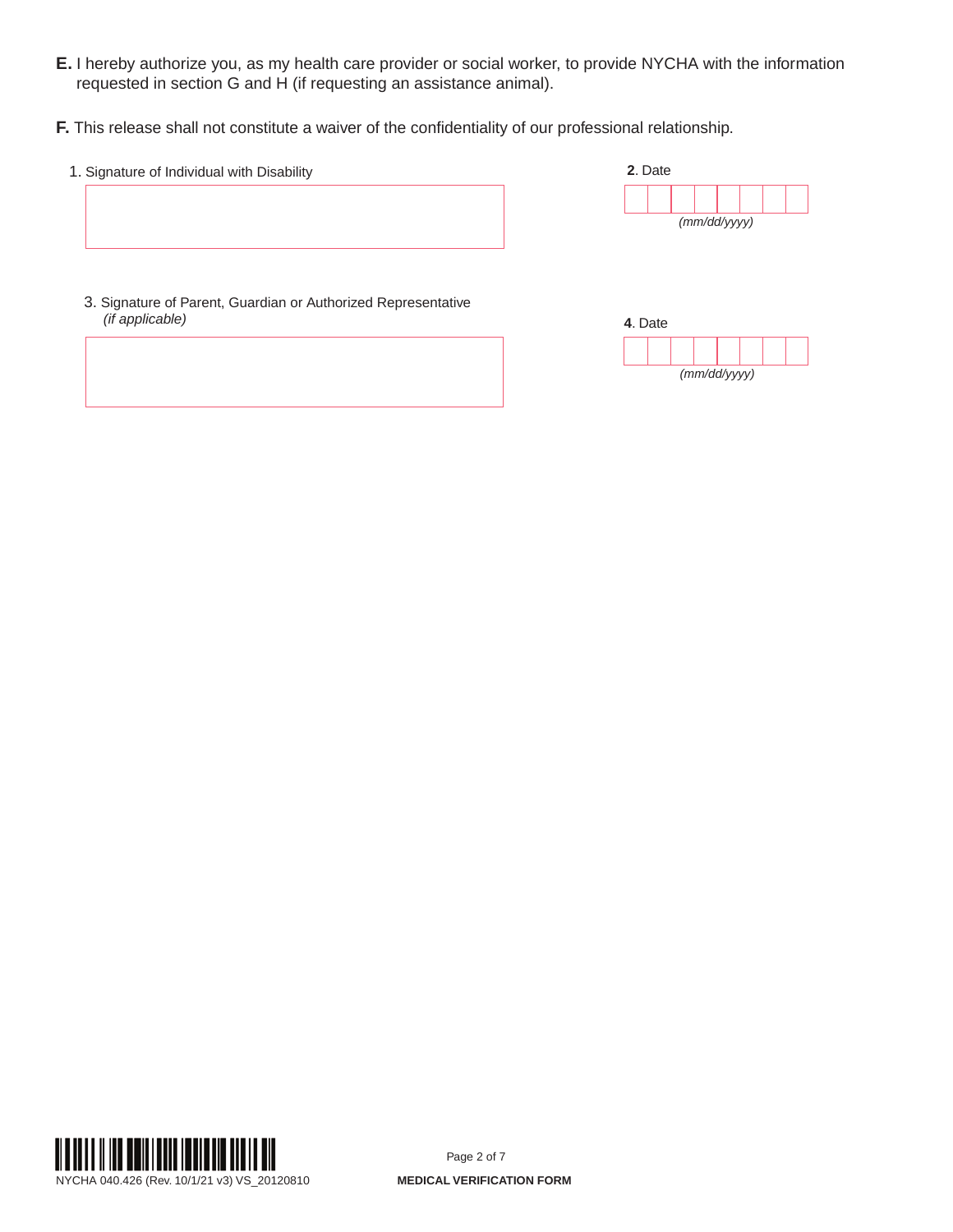## **G. SECTION B: HEALTH CARE PROVIDER/SOCIAL WORKER RESPONSE**

Please have the health care provider or social worker complete this section for the individual identified listed on page 1 for whom you are requesting an accommodation.

| a. Last Name                                                                                                                                                     | <b>b.</b> First Name      | c. <i>MI</i>    |
|------------------------------------------------------------------------------------------------------------------------------------------------------------------|---------------------------|-----------------|
| d. Your Agency Affiliation                                                                                                                                       |                           |                 |
| e. Agency's Address                                                                                                                                              |                           |                 |
| f. Office Phone                                                                                                                                                  | g. Professional License # |                 |
| 3. PATIENT/CLIENT INFORMATION:                                                                                                                                   |                           |                 |
| a. How long has this person been your patient/client?                                                                                                            |                           |                 |
| b. When did you last evaluate this patient/client?                                                                                                               | (mm/dd/yyyy)              |                 |
| c. Does your patient/client have a physical, medical, mental or psychological impairment<br>or history of record of such impairment that requires accommodation? |                           | 1. Yes<br>2. No |
| d. If applicable: please explain which major life activities may be affected.                                                                                    |                           |                 |
|                                                                                                                                                                  |                           |                 |
|                                                                                                                                                                  |                           |                 |
|                                                                                                                                                                  |                           |                 |

#### **4. BRIEF DESCRIPTION OF CONDITION AND REQUIRED ACCOMMODATION:**

Describe, without disclosing the disability, how the accommodation would suit the impairment in the space provided below. If you would like to provide additional information, please attach it to this form.



Page 3 of 7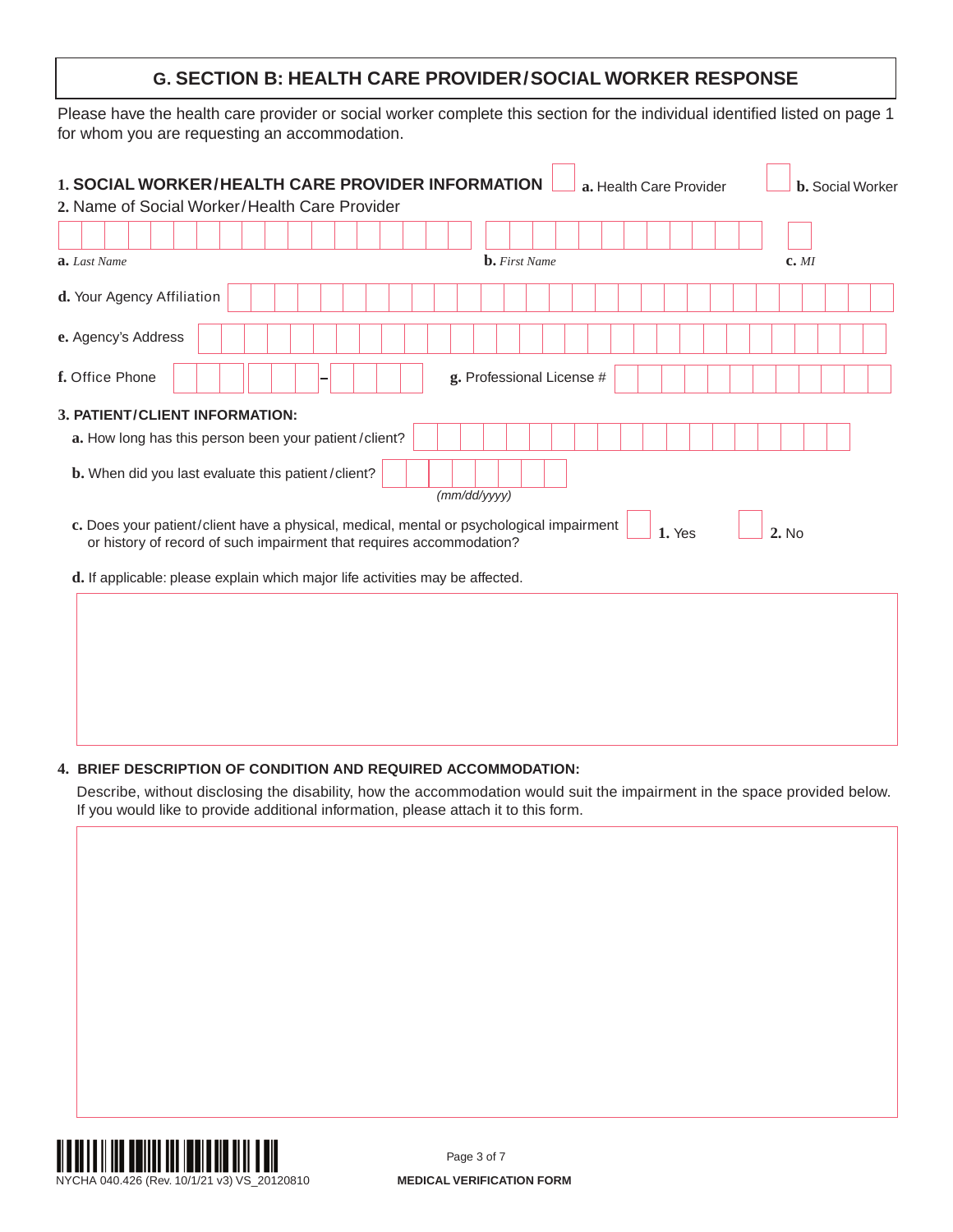| Is this impairment temporary?<br>a. |
|-------------------------------------|
|                                     |

**b.** If *'yes'*, how is the accommodation linked to the person's impairment? (Note: in order for an accommodation to be considered, a connection must be made between the impairment and the requested accommodation. You do not have to disclose the full diagnosis or exact impairment). If necessary, attach additional information to this form.

**5.** If the impairment is temporary or if you are not sure of how long your client/patient will be impaired, please explain why in the space provided below. If you would like to provide additional information, please attach it to this form.

**6.** I certify that the information above is accurate, true and complete to the best of my knowledge.

**a.** *Signature of Health Care Provider/Social Worker*

| <b>b.</b> DATE |              |  |  |  |  |  |  |  |
|----------------|--------------|--|--|--|--|--|--|--|
|                | (mm/dd/yyyy) |  |  |  |  |  |  |  |

**c.** Health Care Provider: Place medical stamp below.

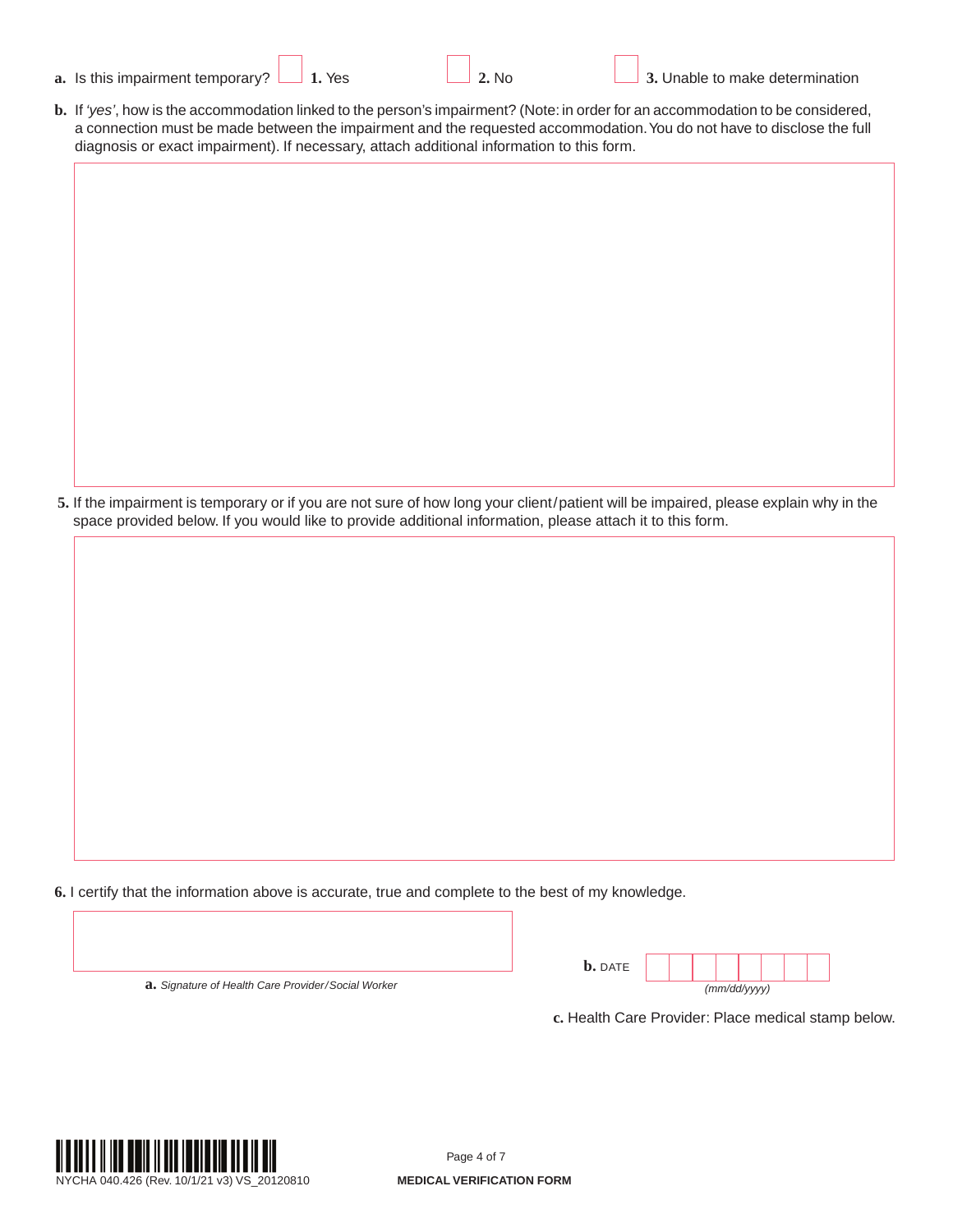## **H. FOR ASSISTANCE ANIMALS ONLY**

#### **PLEASE COMPLETE THIS SECTION IF THE REASONABLE ACCOMMODATION BEING REQUESTED IS FOR AN ASSISTANCE ANIMAL.**

There are two types of assistance animals: (1) service animal is any dog that is individually trained to do work or perform tasks for the benefit of an individual with a disability, including a physical, sensory, psychiatric, intellectual, or other mental disability. The work or tasks performed by a service animal must be directly related to the individual's disability; and (2) other (trained or untrained) animals that do work, perform tasks, provide assistance, and/or provide therapeutic emotional support for individuals with disabilities, commonly referred to as "support animals."

Please complete the following sections, sign in the space indicated above and return it to your patient.

- 1. Please indicate the nature of your relationship with the patient.
- 2. Please discuss the patient's physical or mental impairment or disability for which the reasonable accommodation request is being sought.

3. Please describe how the work, assistance, task performed or therapeutic emotional support provided by the animal benefits the patient because of their disability or impairment discussed above.



Page 5 of 7

NYCHA 040.426 (Rev. 10/1/21 v3) VS\_20120810 **MEDICAL VERIFICATION FORM**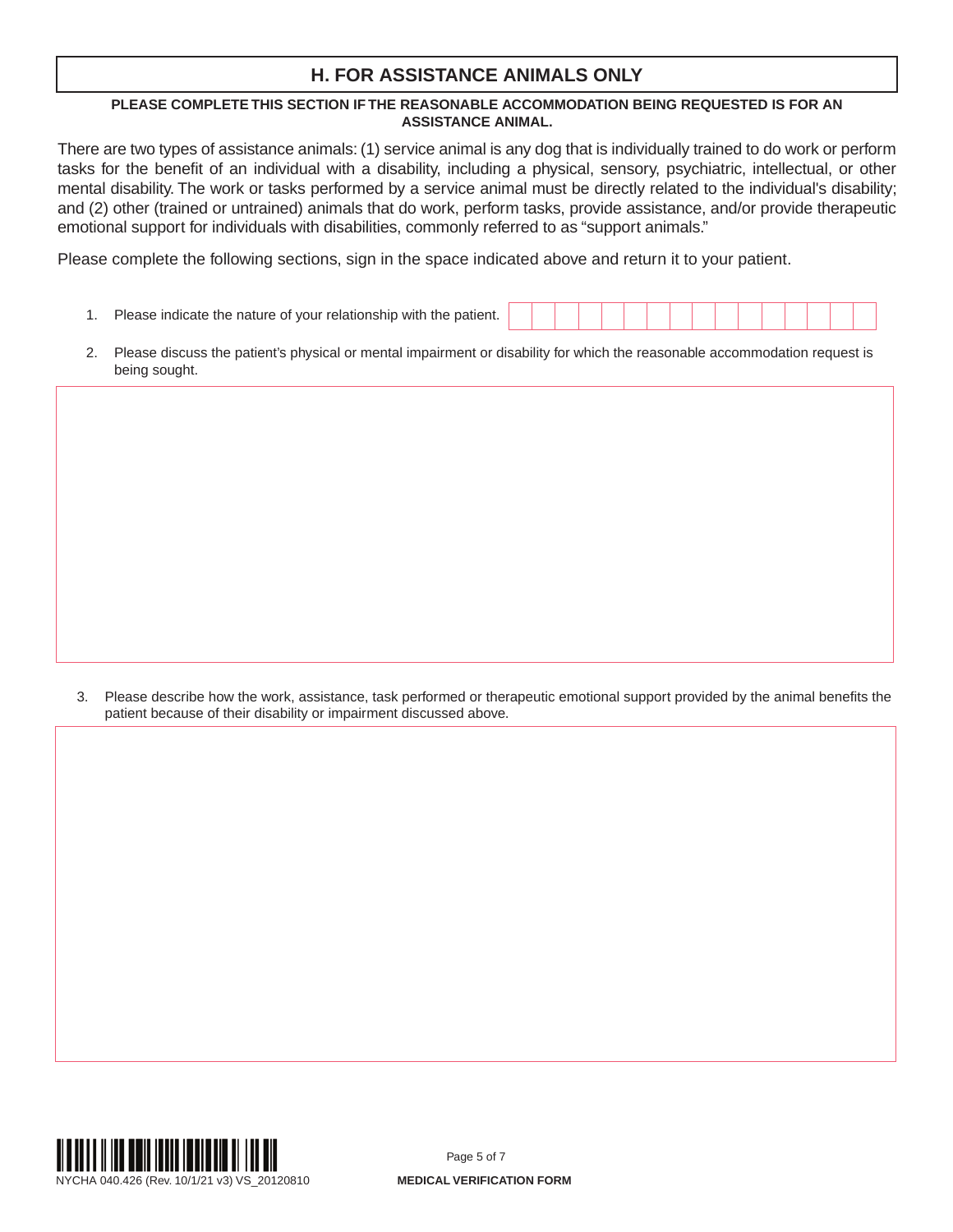## **H. FOR ASSISTANCE ANIMALS ONLY**

If the animal being requested as a reasonable accommodation is a unique animal *(i.e. an animal traditionally not kept in the household as a domesticated animal*), please complete the following additional questions:

4. Please identify the date of the last consultation with the patient.

| (mm/dd/yyyy) |  |  |  |  |  |  |
|--------------|--|--|--|--|--|--|

5. Please provide any information you possess about the specific animal being requested by the patient or whether the animal was specifically recommended by you to serve as an assistance animal for the patient.

6. Please identify the unique circumstances justifying the patient's need for the particular animal.



NYCHA 040.426 (Rev. 10/1/21 v3) VS\_20120810 **MEDICAL VERIFICATION FORM**